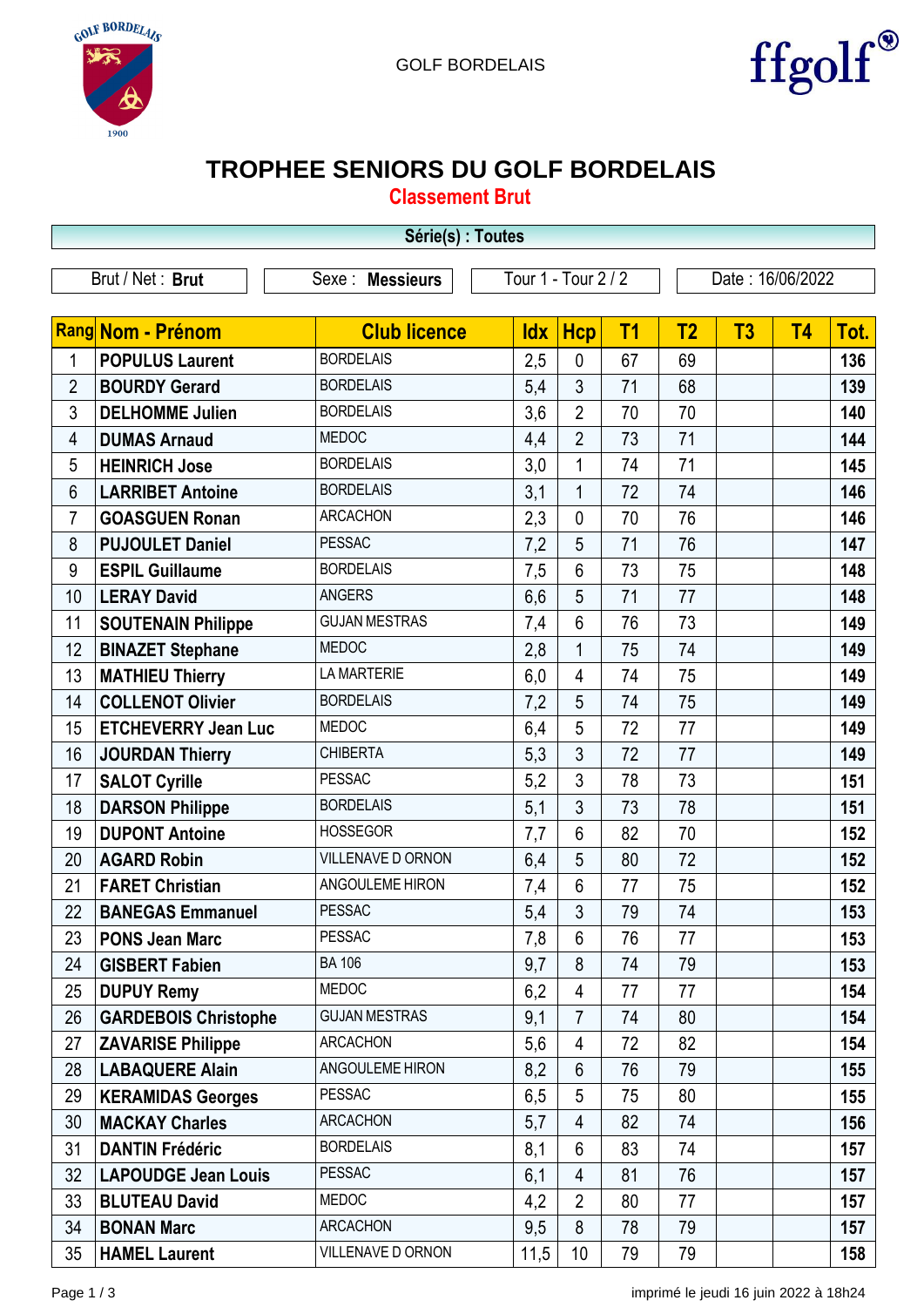|    | Rang Nom - Prénom              | <b>Club licence</b>   | $\mathsf{ldx}$ | <b>Hcp</b>     | T <sub>1</sub> | T <sub>2</sub> | T <sub>3</sub> | T <sub>4</sub> | Tot.       |
|----|--------------------------------|-----------------------|----------------|----------------|----------------|----------------|----------------|----------------|------------|
| 36 | <b>OLSSON Fredrik</b>          | <b>ST EMILIONNAIS</b> | 5,5            | $\overline{4}$ | 79             | 79             |                |                | 158        |
| 37 | <b>BEQUET Pascal</b>           | <b>ARCACHON</b>       | 4,9            | $\mathfrak{Z}$ | 78             | 80             |                |                | 158        |
| 38 | <b>LARRIBET Franck</b>         | <b>BORDELAIS</b>      | 5,1            | $\mathfrak{Z}$ | 78             | 80             |                |                | 158        |
| 39 | <b>MALBEAU Xavier</b>          | <b>GUJAN MESTRAS</b>  | 6,4            | 5              | 78             | 80             |                |                | 158        |
| 40 | <b>MAST David</b>              | <b>LA MARTERIE</b>    | 10,5           | 9              | 76             | 82             |                |                | 158        |
| 41 | <b>BESSE Thierry</b>           | <b>ST EMILIONNAIS</b> | 12,1           | 10             | 82             | 77             |                |                | 159        |
| 42 | <b>LAPOUDGE Philippe</b>       | <b>PESSAC</b>         | 6,3            | $\overline{4}$ | 80             | 79             |                |                | 159        |
| 43 | <b>SEGONDS Christian</b>       | APACEM SO             | 10,7           | 9              | 79             | 80             |                |                | 159        |
| 44 | <b>KESSLER Olivier</b>         | AIGUILLES VERTE       | 8,7            | $\overline{7}$ | 83             | 77             |                |                | 160        |
| 45 | <b>HERBET Thomas</b>           | <b>STADE FRANCAIS</b> | 10,9           | 9              | 82             | 78             |                |                | 160        |
| 46 | <b>FLIS Fabrice</b>            | <b>PESSAC</b>         | 8,4            | $\overline{7}$ | 77             | 83             |                |                | 160        |
| 47 | <b>NASLET Patrick</b>          | <b>SAINTES</b>        | 7,5            | $6\phantom{1}$ | 84             | 77             |                |                | 161        |
| 48 | <b>PAILLIER Fréderic</b>       | <b>ST EMILIONNAIS</b> | 7,1            | 5              | 82             | 79             |                |                | 161        |
| 49 | <b>NI Philippe</b>             | NOUVELLE-AQUITAINE    | 12,9           | 10             | 82             | 79             |                |                | 161        |
| 50 | <b>GRANGER-VEYRON Herve</b>    | <b>MEDOC</b>          | 9,6            | 8              | 77             | 84             |                |                | 161        |
| 51 | <b>BIROU Jean-Paul</b>         | <b>ARCACHON</b>       | 8,4            | $\overline{7}$ | 81             | 81             |                |                | 162        |
| 52 | <b>JULIENNE Ludovic</b>        | LACANAU ARDILOUSE     | 8,0            | 6              | 79             | 83             |                |                | 162        |
| 53 | <b>REISKY Dominique</b>        | <b>PESSAC</b>         | 6,4            | 5              | 79             | 83             |                |                | 162        |
| 54 | <b>REYNE Xavier</b>            | CASTELJALOUX          | 10,3           | 9              | 83             | 80             |                |                | 163        |
| 55 | <b>JAFFRY Pascal</b>           | ASPTT BORDEAUX METRO  | 9,0            | 7              | 78             | 85             |                |                | 163        |
| 56 | <b>JAMET Pascal</b>            | ANGOULEME HIRON       | 10,3           | 9              | 83             | 81             |                |                | 164        |
| 57 | <b>GIRAUDET Bertrand</b>       | COGNAC                | 11,9           | 10             | 77             | 88             |                |                | 165        |
| 58 | <b>COUECOU Jérome</b>          | <b>ST EMILIONNAIS</b> | 10,6           | 9              | 84             | 82             |                |                | 166        |
| 59 | <b>GAILLARD Christophe</b>     | <b>GUJAN MESTRAS</b>  | 7,7            | $6\phantom{1}$ | 83             | 83             |                |                | 166        |
| 60 | <b>DRUJON Frederick</b>        | <b>NORMANDIE</b>      | 11,9           | 10             | 81             | 85             |                |                | 166        |
| 61 | <b>KATZ Olivier</b>            | <b>MEDOC</b>          | 11,5           | 10             | 81             | 85             |                |                | 166        |
| 62 | <b>COUTEN Herve</b>            | <b>ARCACHON</b>       | 12,9           | 10             | 85             | 82             |                |                | 167        |
| 63 | <b>MARX Christian</b>          | <b>CHIBERTA</b>       | 9,7            | 8              | 88             | 80             |                |                | 168        |
| 64 | <b>PICCIOLLI Frédéric</b>      | <b>PESSAC</b>         | 12,6           | 10             | 91             | 78             |                |                | 169        |
| 65 | <b>CHOUVIAT Patrick</b>        | <b>BORDELAIS</b>      | 7,0            | 5              | 86             | 83             |                |                | 169        |
| 66 | <b>GALLON Frédéric</b>         | <b>PESSAC</b>         | 7,4            | $6\phantom{1}$ | 84             | 85             |                |                | 169        |
| 67 | <b>TUFFIER Richard</b>         | <b>ARCACHON</b>       | 7,4            | $6\phantom{1}$ | 81             | 88             |                |                | 169        |
| 68 | <b>NOQUET Pascal</b>           | <b>ARCACHON</b>       | 10,7           | 9              | 89             | 81             |                |                | 170        |
| 69 | <b>PROTHAIS Eric</b>           | <b>BORDELAIS</b>      | 13,0           | 10             | 85             | 85             |                |                | 170        |
| 70 | <b>DESCOINS Philippe</b>       | <b>ARCACHON</b>       | 11,3           | 10             | 84             | 86             |                |                | 170        |
| 71 | <b>PROTHAIS Philippe</b>       | <b>BORDELAIS</b>      | 11,6           | 10             | 83             | 87             |                |                | 170        |
| 72 | <b>CHAVAGNAC Jean-Philippe</b> | <b>MARCILLY</b>       | 15,6           | 10             | 86             | 86             |                |                | 172        |
| 73 | <b>STIEVENARD Lionel</b>       | <b>MEDOC</b>          | 12,8           | 10             | 86             | 88             |                |                | 174        |
| 74 | <b>BAZALGETTE Guillaume</b>    | ATOS PESSAC           | 11,8           | 10             | 82             | 93             |                |                | 175        |
| 75 | <b>HAUET Jérôme</b>            | <b>BORDELAIS</b>      | 15,4           | 10             | 93             | 83             |                |                | 176        |
| 76 | <b>LOOS Pascal</b>             | NOUVELLE-AQUITAINE    | 14,8           | 10             | 85             | 91             |                |                | 176        |
| 77 | <b>SALEY Christophe</b>        | <b>PESSAC</b>         | 14,3           | 10             | 92             | 85             |                |                | 177        |
| 78 | <b>LE FLEM Philippe</b>        | NOUVELLE-AQUITAINE    | 12,2           | 10             | 90             | 89             |                |                | 179        |
| 79 | <b>MILLET Thierry</b>          | <b>BORDELAIS</b>      | 18,6           | 10             | 92             | 89             |                |                | 181        |
| 80 | <b>KLEIN André-Paul</b>        | <b>BORDELAIS</b>      | 7,7            | $6\phantom{1}$ | 78             | <b>FOR</b>     |                |                | <b>FOR</b> |
| 81 | <b>FOUCHET Arnaud</b>          | <b>MEDOC</b>          | 8,0            | 6              | 82             | <b>DSQ</b>     |                |                | <b>DSQ</b> |